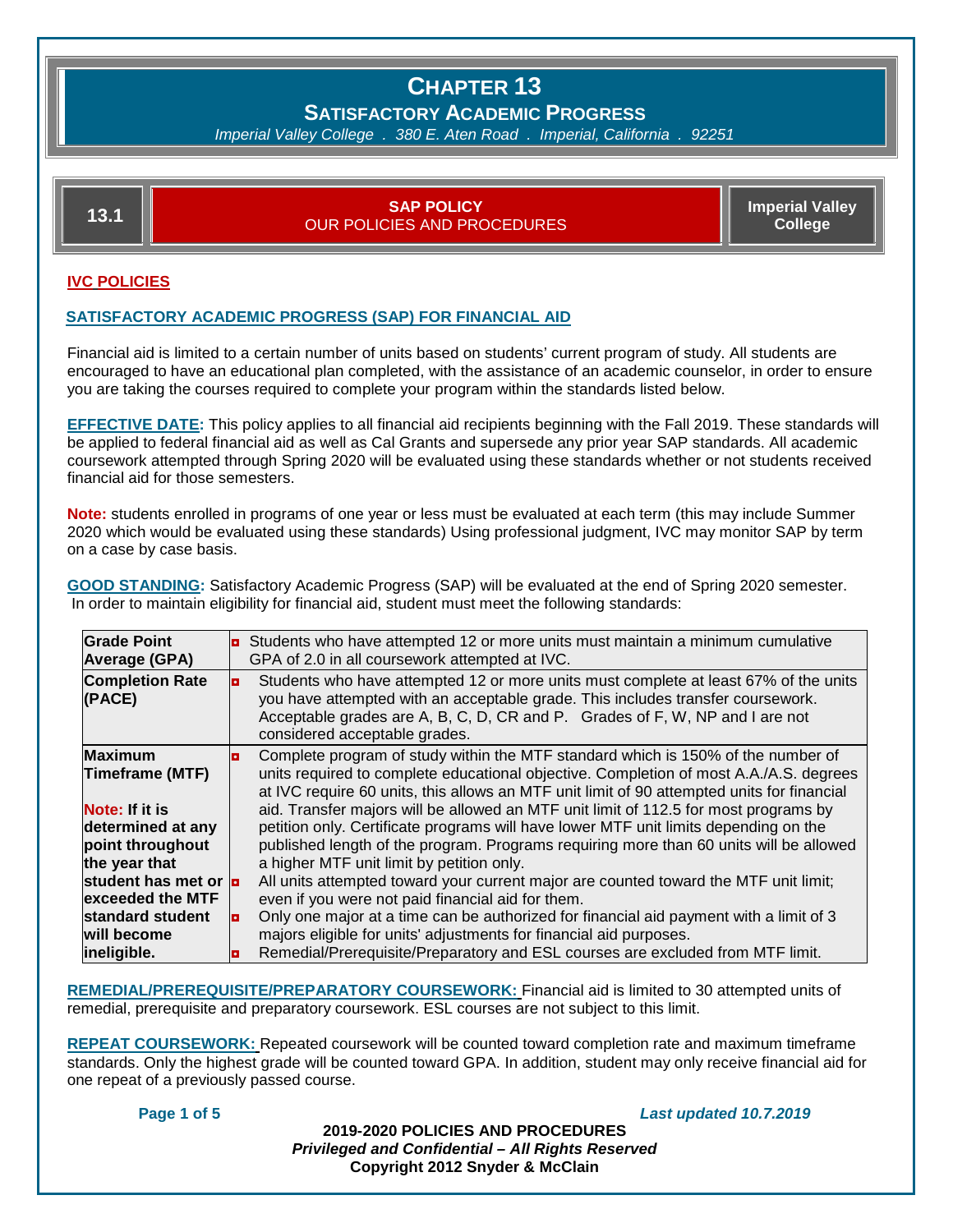**SATISFACTORY ACADEMIC PROGRESS**

*Imperial Valley College . 380 E. Aten Road . Imperial, California . 92251*

**TRANSFER COURSEWORK:** Units acceptable for transfer into IVC will be included in students' completion rate and maximum timeframe calculation, but not in GPA. It is students' responsibility to request transcripts from previously attended institutions, if he/she elects to apply units toward current educational objective.

**DISQUALIFICATION (DQ):** If SAP standards are not met for all coursework attempted by the end of Spring semester student will disqualified for the entire year. **Note:** Students enrolled in programs of one year or less must be evaluated each term. Student will be notified via IVC email account and WebSTAR of the Disqualified (DQ) status. Disqualified students with special circumstances may petition **[see Petition details below](#page-1-0)**. Students may also remove deficiencies for prior academic years in the Summer session without receiving financial aid. Otherwise, SAP status will be reevaluated at the next annual evaluation. Students who meet SAP standards at that point will be reinstated.

**MAXIMUM TIMEFRAME REVIEW:** Once student has reached the MTF unit limit (90 units for A.A./A.S., less for certificate programs) or it is determined student is unable to complete program within the MTF limit, student will be notified via IVC email account and WebSTAR. Change of major, transfer major or a high unit major may extend eligibility by petition only, **[see Appeals Process below.](#page-1-0)** High unit majors include: emergency medical services, mathematics, nursing, physical science and pre-engineering.

#### <span id="page-1-0"></span>**FINANCIAL AID PETITION - APPEALS PROCESS**

If student has special circumstances that prevented he/she from meeting SAP standards or if student has exceeded the MTF unit limit and have had a change of major or enrolled in a high unit major, student may file a petition with an academic counselor. Petitions for DQ status are not accepted for Summer. The first step is to complete all financial aid requirements to determine if student is otherwise eligible for financial aid. The second step is to complete the petition form available on our website. If student feels he/she has special circumstances that prevented them from meeting SAP standards, student must explain the special circumstances and what has changed that will allow student to make SAP by the next term. Documentation will be required to support statement. Student must then make a petition appointment with an academic counselor who will determine whether or not he/she is eligible to seek an appeal through petition.

#### **APPEAL THROUGH PETITION**

- If counselor approves petition, it will be forwarded to the **APPEAL COMMITTEE** along with an Academic Plan developed by counselor. Each appeal will be reviewed and approved or denied based on the student's individual circumstances.
- ◘ If the Committee approves appeal, student will be placed on **PROBATION STATUS** and awarded aid according to the conditions of the appeal approval.
- The decision of Appeal Committee is final and no further appeals during the current aid year are allowed.

#### **IVC PROCEDURES**

#### **ACADEMIC STANDARDS**

- Our SAP standards are the same or stricter than standards for non-Title IV students enrolled in the same educational program:
- $\blacksquare$  SAP standard for Title IV students:
	- $\circ$  Students who have attempted 12 or more units must maintain a minimum cumulative GPA of 2.0 in all coursework attempted at IVC.
	- $\circ$  Students who have attempted 12 or more units must complete at least 67% of the units you have attempted with an acceptable grade. This includes transfer coursework. Acceptable grades are A, B, C, D, CR and P. Grades of F, W, NP and I are not considered acceptable grades.
- ◘ Academic standard for students enrolled in same educational program who are not receiving Title IV assistance:
	- Students are in good academic standing when they have a 2.0 grade point average or higher.

**Page 2 of 5** *Last updated 10.7.2019*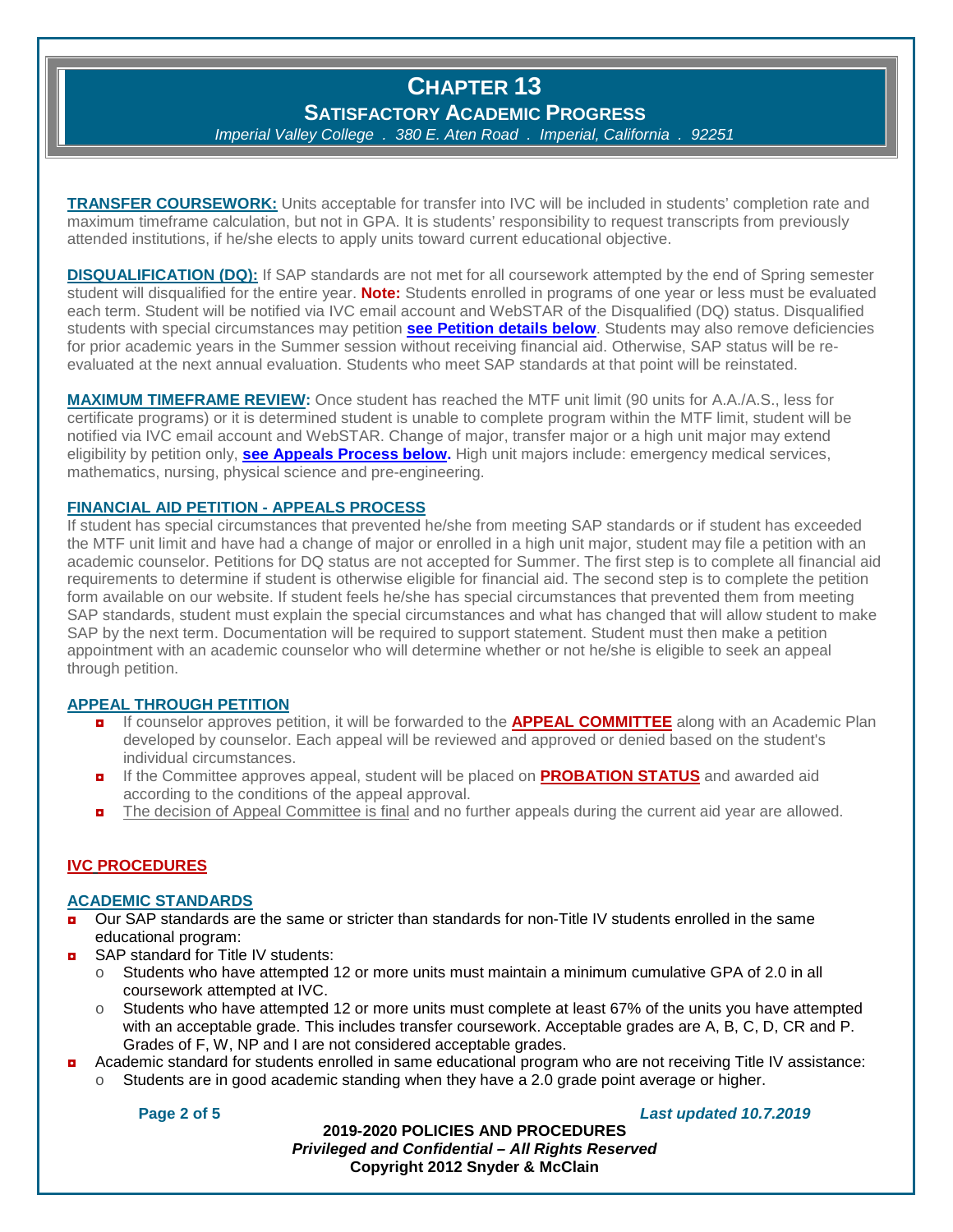**SATISFACTORY ACADEMIC PROGRESS**

*Imperial Valley College . 380 E. Aten Road . Imperial, California . 92251*

Scholastic Probation: Students who have attempted 12.0 or more units at Imperial Valley College (IVC) as

shown on their transcript will be placed on academic probation if the cumulative grade point average is below 2.00 for all grades earned at IVC. Students will be removed from academic probation when their cumulative grade point average at IVC is 2.00 or higher.

Lack-of-Progress Probation: Students who have attempted 12.0 or more units at Imperial Valley College (IVC) as shown on their transcript will be placed on Lack-of Progress Probation when the percentage of all units attempted for which symbols of W, I and NP (and former grade NC) are earned at IVC reaches 50percent or more. Students will be removed from Lack-of-Progress Probation when the percentage of all units attempted at IVC for which symbols of W, I and NP (NC) are earneddropsbelow50percent.

#### **SAP POLICY IMPLEMENTATION**

- **n** Federal regulations require that students seeking financial aid maintain satisfactory academic progress (SAP) toward an educational objective during all periods of enrollment. Even if a student has never applied for or received financial aid, overall academic history at IVC will be evaluated before a student is awarded financial aid to make sure he or she is meeting the SAP standards.
	- o **Declaration of Major/Certificate –** A student must declare an educational objective in order to receive financial aid. The student may choose an associate degree, a certificate program, or a transfer program. Students who are undecided about course of study are referred to speak with an academic counselor.
	- o **Other College Attendance –** Units transferred into Imperial Valley College will be included in the student's completion rate and maximum timeframe calculation. It is the responsibility of the student to request transcripts from previously attended institutions if they choose to apply units toward their current educational objective.
	- o **Maximum Timeframe –** Students are required to complete their program of study within the maximum timeframe standard which is 150% of the units required to complete the educational objective. Completion of most Associate Degrees at IVC require 60 units, this allows a maximum of 90 units attempted (60 units x 150% = 90 units). A few high unit majors, such as Nursing, as well as transfer programs will have higher allowable timeframes. Certificate programs will have lower maximum allowable timeframes depending on the published length of the program.
		- 1. Only those degree applicable units which apply to the current major are counted toward 150% maximum timeframe, with a limit of 3 majors eligible or unit adjustments for financial aid purposes.
		- 2. Only one major at a time can be authorized for financial aid payment double majors are not allowed.
		- 3. All units attempted toward the current major are counted, even if the student was not on financial aid at the time they were attempted.
		- 4. Non-degree applicable classes such as ESL or remedial coursework will not be included in the calculation for maximum units.
		- 5. Repeated courses will be included in the calculation for maximum timeframe.

**Page 3 of 5** *Last updated 10.7.2019*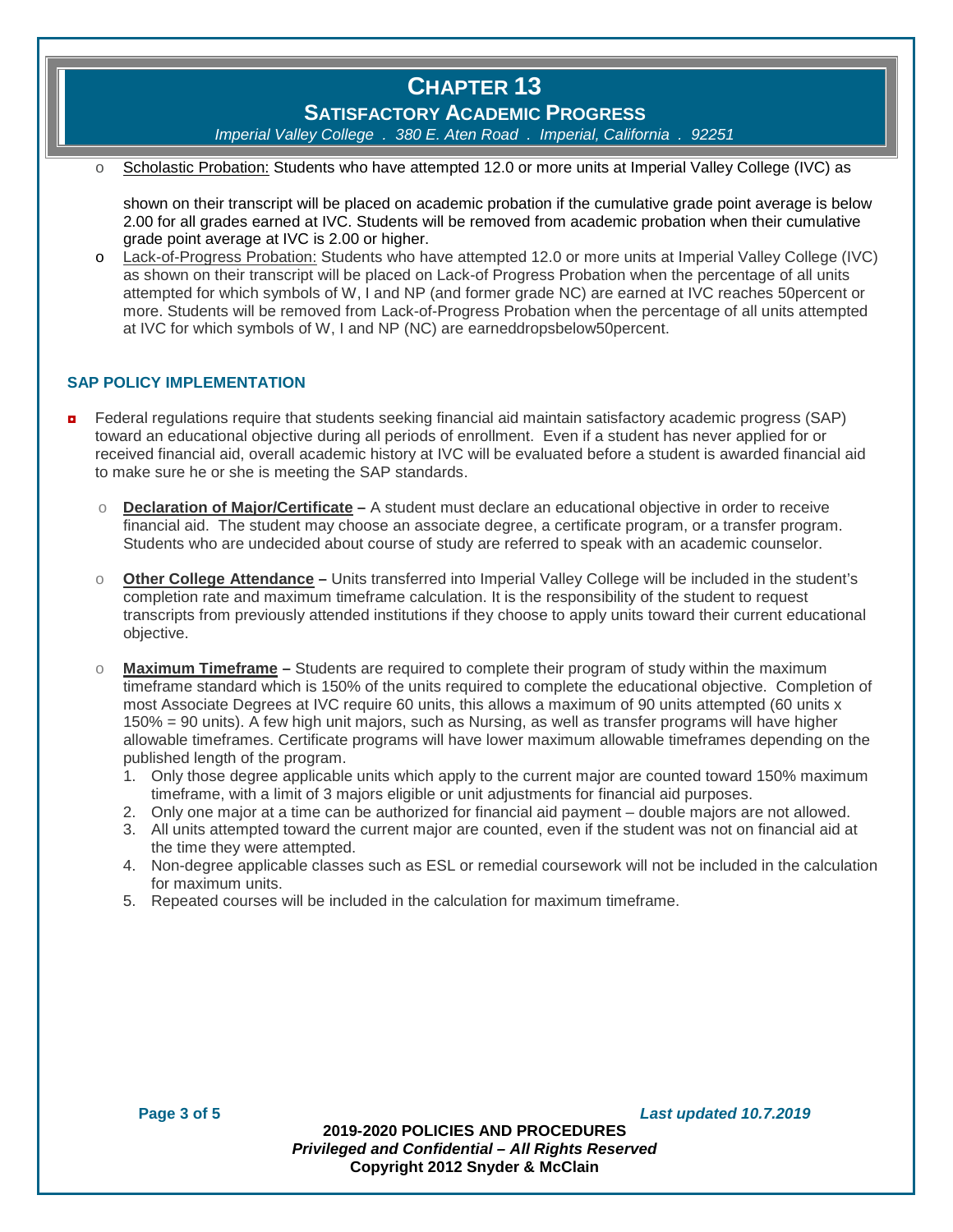### **SATISFACTORY ACADEMIC PROGRESS**

*Imperial Valley College . 380 E. Aten Road . Imperial, California . 92251*

#### **13.2 WARNING OR PROBATION NOTIFICATIONS** OUR PROCEDURES

**Imperial Valley College**

#### **PROGRAM LENGTH AND FREQUENCY OF REVIEW**

- **D** Our program length is: generally, longer than one academic year in length
- **n** Frequency of SAP evaluation:
	- o Students in short term programs of less than one year in length must be evaluated each semester.
	- o Academic progress for all other students will be evaluated annually at the end of Spring semester and students will be notified when they fall below the required minimums (2.00 GPA, 67% completion of units).
	- o Using professional judgment, we may monitor SAP by term on a case by case basis.

#### **DISQUALIFICATION**

- Student will be disqualified if, at each cumulative, yearly evaluation period, he or she
	- 1. Completes less than 67% of units all attempted (including units accepted for transfer), or
	- 2. Has a cumulative GPA below 2.0
- ◘ A student will lose financial aid eligibility at evaluation if they exceed maximum time frame standards. In addition, if it is determined at any point throughout the year that a student has exceeded the MTF standard, they will become ineligible.

#### **NOTIFICATIONS**

**D** Students are notified of disqualification and appeal process via email and message posted in WebSTAR.

**Page 4 of 5** *Last updated 10.7.2019*